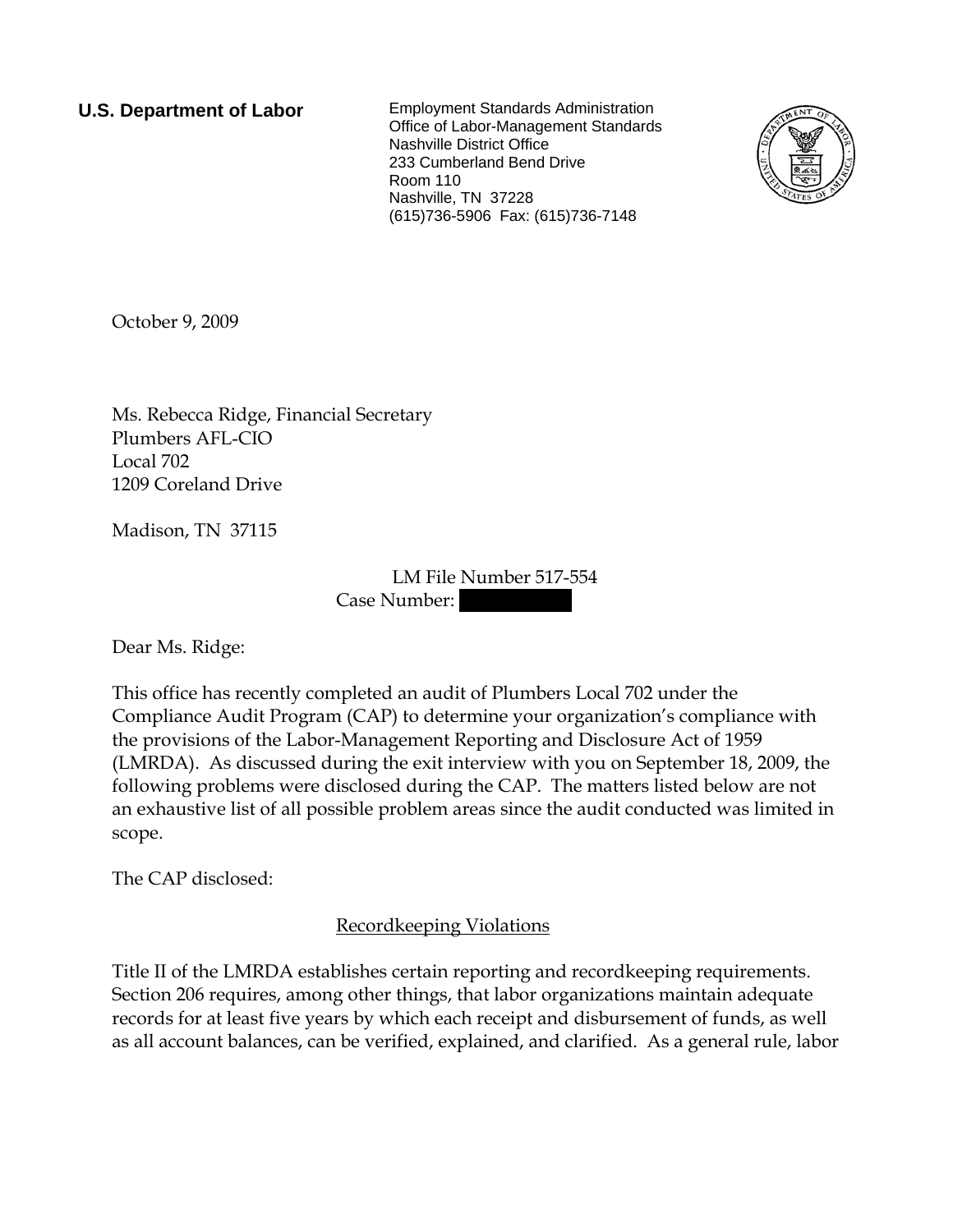Ms. Rebecca Ridge October 9, 2009 Page 2 of 6

organizations must maintain all records used or received in the course of union business.

For disbursements, this includes not only original bills, invoices, receipts, vouchers, and applicable resolutions, but also documentation showing the nature of the union business requiring the disbursement, the goods or services received, and the identity of the recipient(s) of the goods or services. In most instances, this documentation requirement can be satisfied with a sufficiently descriptive expense receipt or invoice. If an expense receipt is not sufficiently descriptive, a union officer or employee should write a note on it providing the additional information. For money it receives, the labor organization must keep at least one record showing the date, amount, purpose, and source of that money. The labor organization must also retain bank records for all accounts.

The audit of Local 702's 2008 records revealed the following recordkeeping violations:

1. Receipt Dates not Recorded

Entries in Local 702's check stubs reflect the date the union deposited money, but not the date money was received. Union receipts records must show the date of receipt. The date of receipt is required to verify, explain, or clarify amounts required to be reported in Statement B (Receipts and Disbursements) of the LM-3. The LM-3 instructions for Statement B state that the labor organization must record receipts when it actually receives money and disbursements when it actually pays out money. Failure to record the date money was received could result in the union reporting some receipts for a different year than when it actually received them.

2. Failure to Record Receipts

Local 702 did not record in its receipt records interest received from banks for interest earned on certificates of deposit and on the money market account totaling at least \$4,579.71. For example, during the audit year, the local earned \$2,267.66 in interest from its certificates of deposits and \$2,312.05 from the money market account, but the local did not record these receipts in its records. Union receipts records must include an adequate identification of all money the union receives. The records should show the date and amount received, and the source of the money.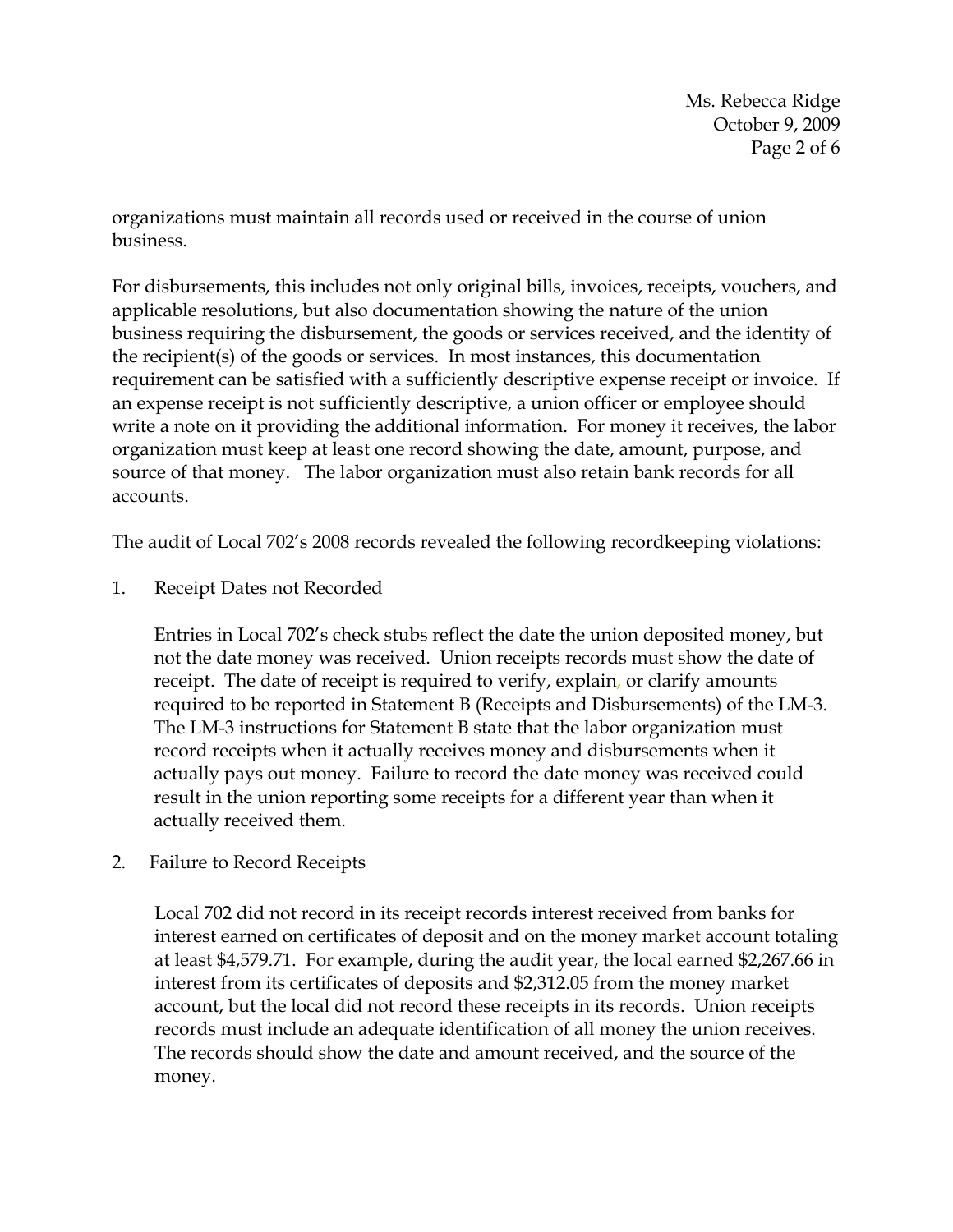Ms. Rebecca Ridge October 9, 2009 Page 3 of 6

## 3. Officer Expenses

Ms. Ridge, Local 702 did not retain adequate documentation for monthly expenses paid to you, totaling at least \$1,200.00. For example, you receive a monthly expense of \$100.00 to store the local's records at your residence. You stated that this expense was approved by the membership sometime in either the 1960's or 1970's, but the local did not retain the meeting minutes. The union must keep a record, such as meeting minutes, to show the current expense authorized by the entity or individual in the union with the authority to establish expenses. The union must keep a record, such as meeting minutes, to show the authorization and approval of such expense.

Based on your assurance that Local 702 will retain adequate documentation in the future, OLMS will take no further enforcement action at this time regarding the above violations.

# Reporting Violations

The audit disclosed a violation of LMRDA Section 201(b), which requires labor organizations to file annual financial reports accurately disclosing their financial condition and operations. The Labor Organization Annual Report Form LM-3 filed by Local 702 for fiscal year ending December 31, 2008, was deficient in the following areas:

1. Disbursements to Officers

Local 702 did not include some reimbursements to officers totaling at least \$2,069.36 in the amounts reported Item 24 (All Officers and Disbursements to Officers). It appears the union erroneously reported these payments in Item 48 and elsewhere on the report.

The union must report most direct disbursements to Local 702 officers and some indirect disbursements made on behalf of its officers in Item 24. A "direct disbursement" to an officer is a payment made to an officer in the form of cash, property, goods, services, or other things of value. See the instructions for Item 24 for a discussion of certain direct disbursements to officers that do not have to be reported in Item 24. An "indirect disbursement" to an officer is a payment to another party (including a credit card company) for cash, property, goods, services, or other things of value received by or on behalf of an officer. However, indirect disbursements for temporary lodging (such as a union check issued to a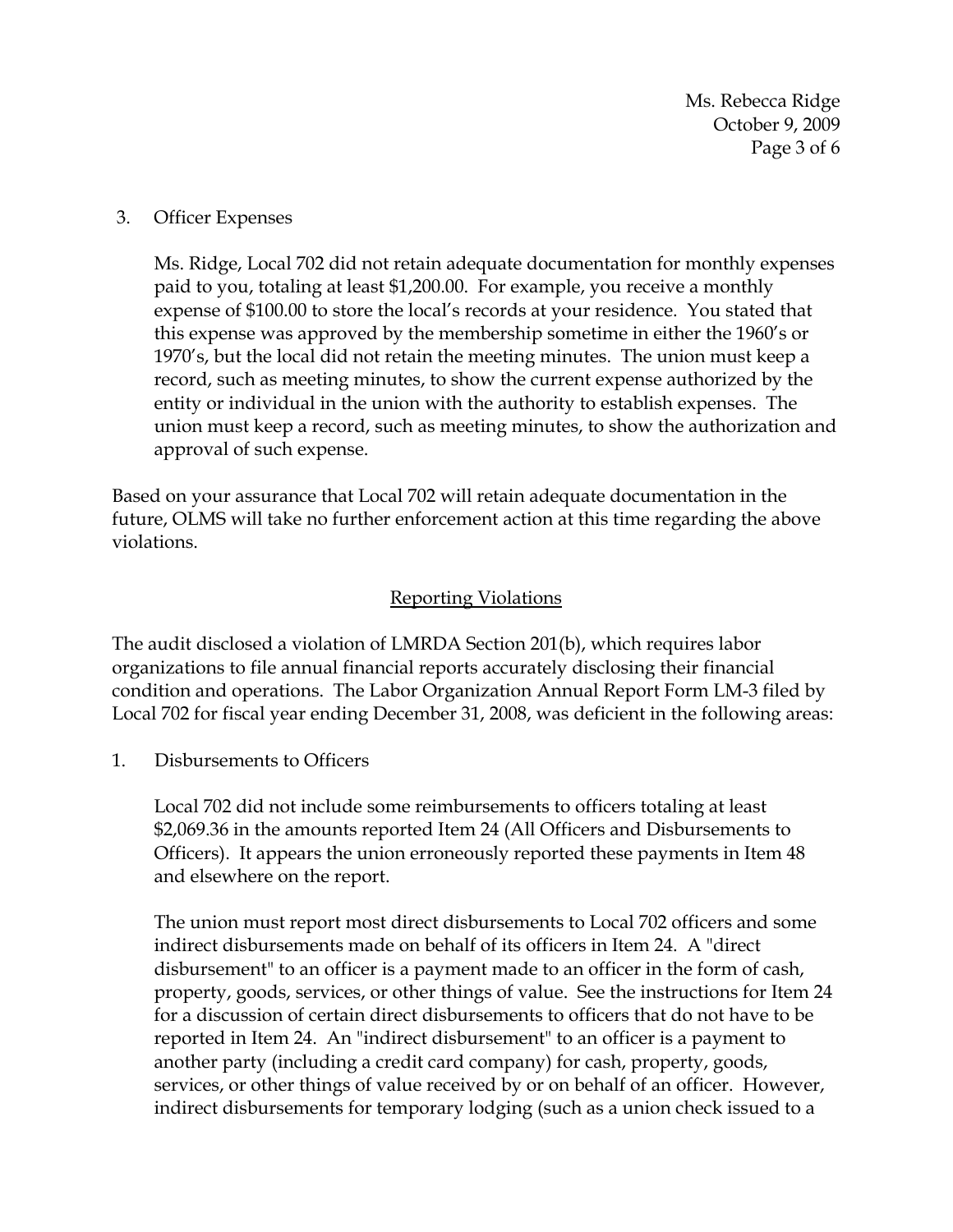Ms. Rebecca Ridge October 9, 2009 Page 4 of 6

hotel) or for transportation by a public carrier (such as an airline) for an officer traveling on union business should be reported in Item 48 (Office and Administrative Expense).

2. Certificates of Deposit Reported As Investments

Local 702 improperly included the value of certificates of deposit and its money market account as investments in Statement A (Assets and Liabilities). For LM reporting purposes, OLMS considers a certificate of deposit to be cash. The purchase or redemption of a certificate of deposit is a transfer of cash from one account to another and, therefore, the local should not report these transactions as receipts or disbursements.

3. Receipts not Reported on the LM-3 Report

The local failed to report on the LM-3 report \$2,267.66 in interest that it earned on its certificates of deposit. The LM-3 instructions require that interest and dividends from savings accounts, bonds, mortgages, loans, investments, and all other sources to be reported in Item 41 (Interest & Dividends).

4. Failure to File Bylaws

The audit disclosed a violation of LMRDA Section 201(a), which requires that a union submit a copy of its revised constitution and bylaws with its LM report when it makes changes to its constitution or bylaws. Local 702 amended its constitution and bylaws in 2008, but did not file a copy with its LM report for that year. Local 702 has now filed a copy of its constitution and bylaws.

I am not requiring that Local 702 file an amended LM report for 2008 to correct the deficient items, but Local 702 has agreed to properly report the deficient items on all future reports it files with OLMS.

## Other Issues

## 1. Duplicate Receipts

Some Members of Local 702 pay dues directly to the union. Ms. Ridge, you record dues payments in the union's check stubs, but they do not issue receipts to dues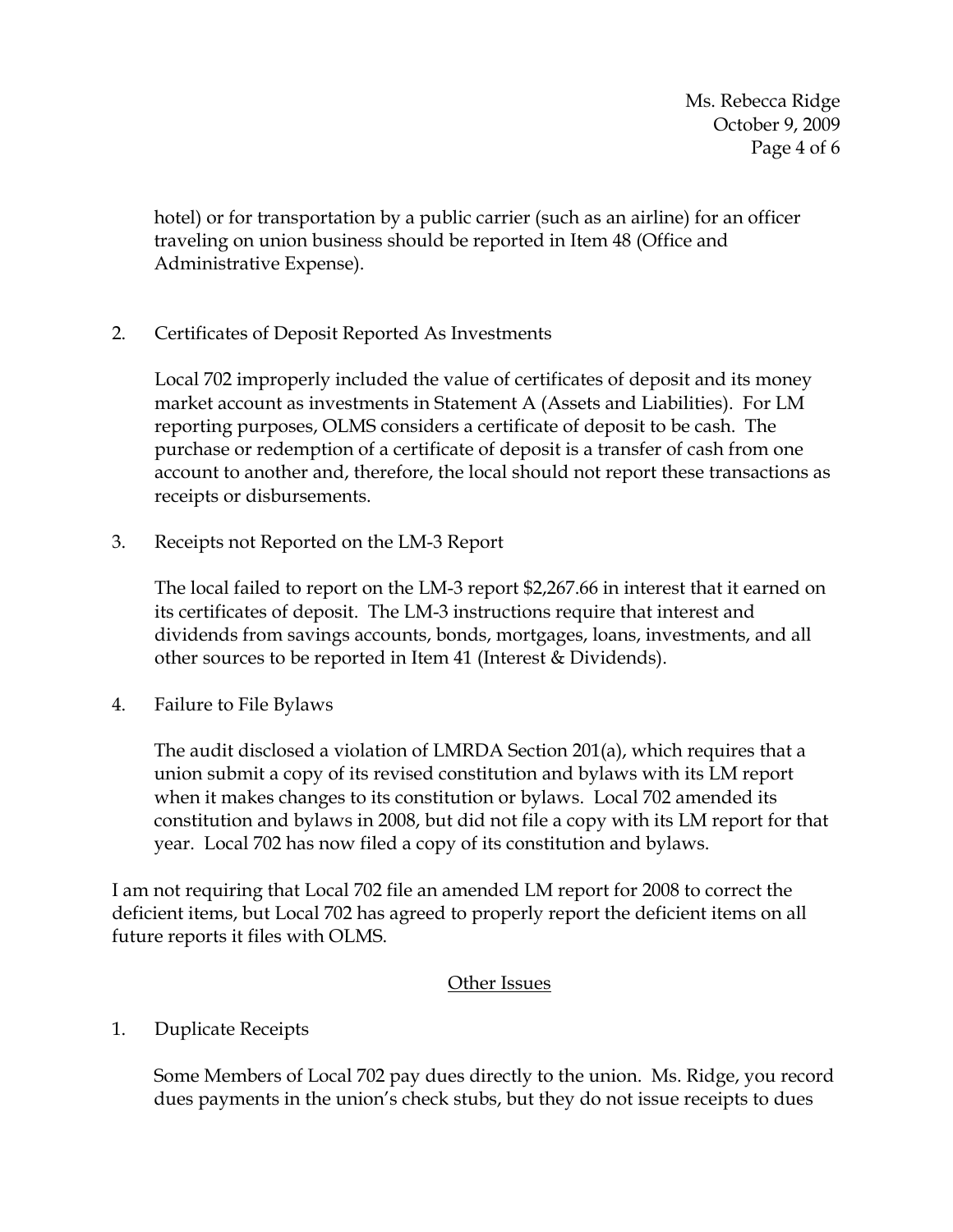Ms. Rebecca Ridge October 9, 2009 Page 5 of 6

payers. OLMS recommends that Local 702 use a duplicate receipt system where the union issues original pre-numbered receipts to all members who make payments directly to the union and retains copies of those receipts. A duplicate receipt system is an effective internal control because it ensures that a record is created of income which is not otherwise easily verifiable. If more than one duplicate receipt book is in use, the union should maintain a log to identify each book, the series of receipt numbers in each book, and to whom each book is assigned.

# 2. Signing Blank Checks

During the audit, you advised that President Henry Ellis signs blank checks. Your union's bylaws require that all checks be signed by the president and treasurer. The two signature requirement is an effective internal control of union funds. Its purpose is to attest to the authenticity of a completed document already signed. However, signing a blank check in advance does not attest to the authenticity of a completed check, and negates the purpose of the two signature requirement. OLMS recommends that Local 702 review these procedures to improve internal control of union funds.

## 3. Lost Wages

The audit revealed that some Local 702 union officials may have not been entitled to lost wages, totaling at least \$943.41. For example, former President was paid lost wages totaling at least \$387.04 for the same dates that he received paid vacation from his employer. Business Agent Louie Etheridge also received employerpaid vacation for the same dates that he received lost wages from the local. In one instance, Mr. Etheridge claimed and received reimbursement for four hours of lost wages from the local, even though the employer compensated him while he was conducting union business. These reimbursements to Mr. Etheridge totaled at least \$556.37.

Ms. Ridge, you advised OLMS that it is the local's unwritten policy not to reimburse lost wages while an individual is on paid vacation. OLMS recommends that the local establish a written policy regarding reimbursement of lost wages. A written policy will assist union officials and members in understanding the circumstances for requesting payment of lost wages. OLMS also suggests that the local either review employer time sheets or require members to provide their pay